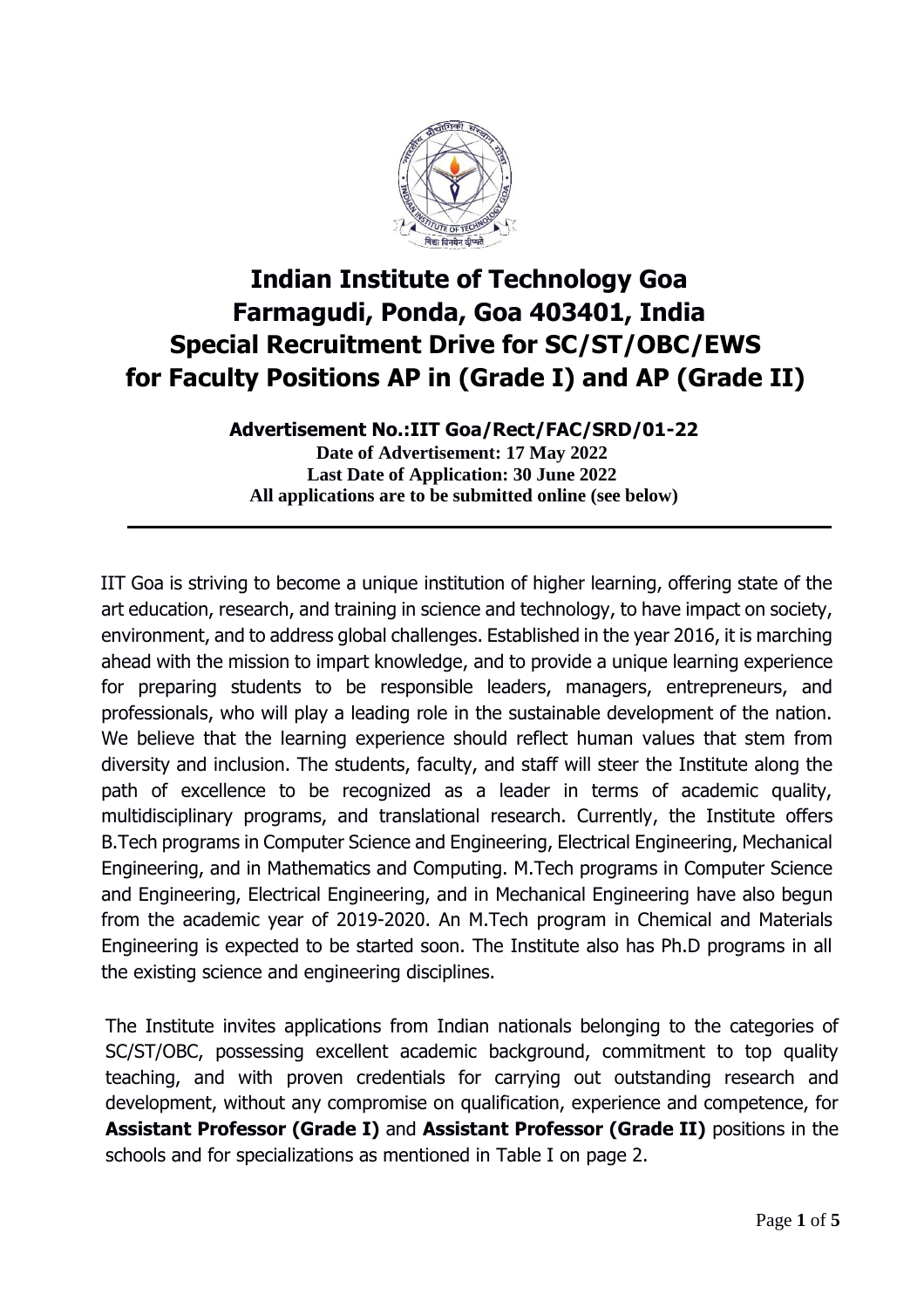### **Table I: List of Schools and Specializations for recruitment as per this advertisement**

| <b>Name of the School</b>                            | <b>Specializations to be considered</b>                                                                                                        |
|------------------------------------------------------|------------------------------------------------------------------------------------------------------------------------------------------------|
| School of Chemical and<br>Materials Sciences (SCMS)  | Separation and Reaction Engineering; Multiphase<br>flow and transport processes; Materials processing;<br>Energy; Nanomaterials                |
| School of Mathematics and<br>Computer Science (SMCS) | Computer Science and Engineering:<br>Database<br>systems; High<br>performance<br>management<br>computing; Computer networks; Operating systems |
|                                                      | Mathematics: In areas of Applied Mathematics                                                                                                   |

Application Procedure: Faculty applications for this special recruitment drive are to be submitted through the on-line faculty recruitment portal for special recruitment drive, the link of which is given in (1) below.

### The candidates belonging to the categories of SC/ST/OBC/EWS who may have applied earlier and are interested in being considered for this special recruitment drive are required to apply afresh on the on-line application portal for this special recruitment drive.

- 1. Please click on the apply online link for online application for this special recruitment drive. The online application portal will be available till **06.00 PM on 30 June, 2022.**
- 2. You will be prompted to create a login account, with your email address as the login name. **The account will remain valid for fifteen days**.
- 3. Please use the login account created to login to start your application.
- 4. After login, you need to click on "Start new application", or if you already have a draft application not yet submitted, and you would like to continue the application process, then click on "Resume draft application".
- 5. After clicking on start new application you will be directed to the online application form. The position applied for is "Assistant Professor" by default and applicants don't need to specify it anywhere. Currently,
	- A single application is valid for only one School.
	- If you want to apply for the position in two different Schools, you need to submit two different applications.
- 6. You must fill all the mandatory items in the application form. Specialization should be mentioned as per Table I on page 2.
- 7. Please upload the required documents. Maximum sizes for uploading various documents are mentioned at the document upload section.
- 8. You may partially complete the application in a session. In that case, please save your current draft before logging out of the portal. You may resume the application process in the next session by clicking on the "Resume draft application".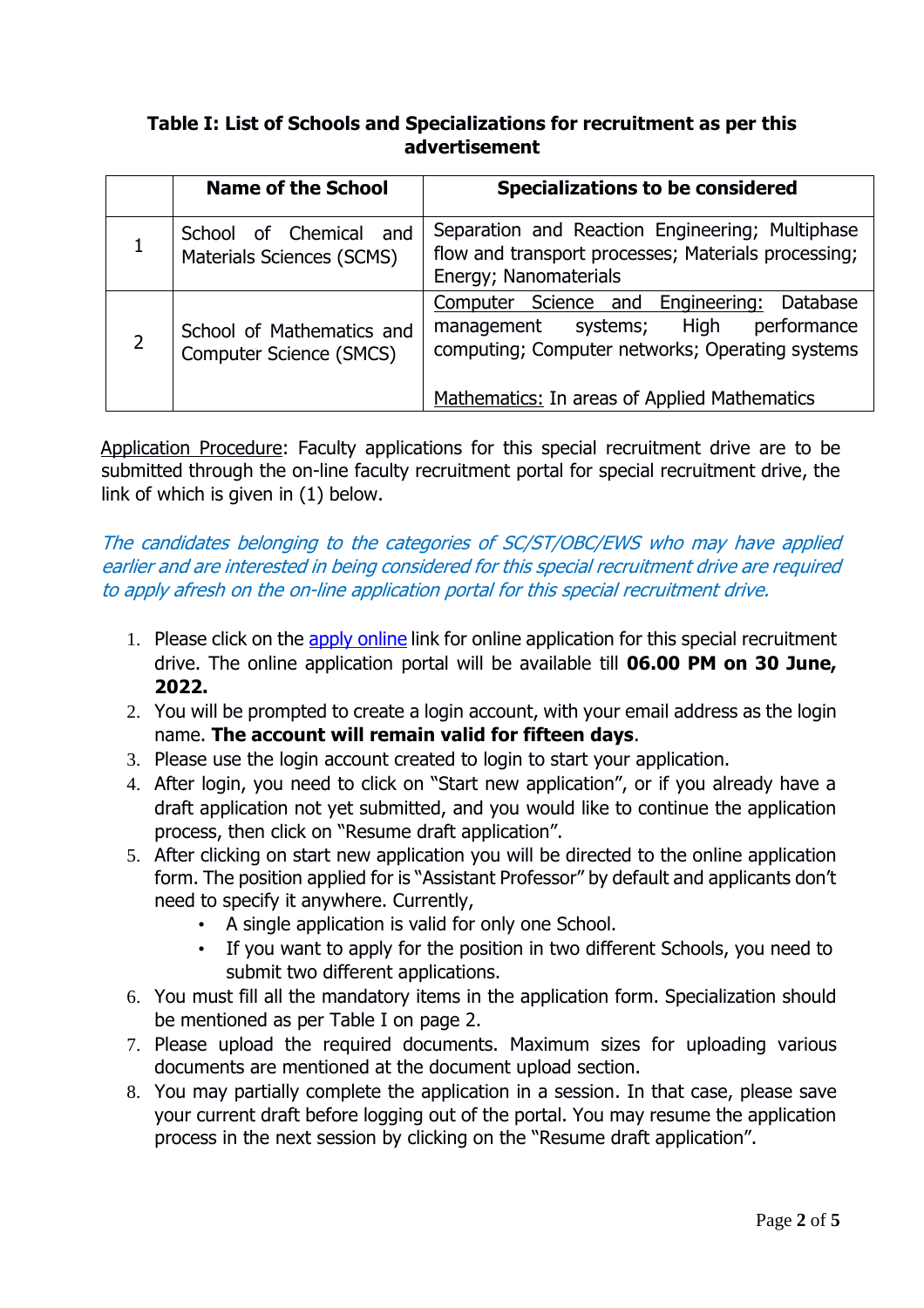- 9. If you click on "Resume draft application" you will be redirected to a page where all your draft applications will be listed with the status of the application. If you want to edit a non-submitted application, please click on the *status* of the application.
- 10. After filling the form, please preview your application, you can edit any saved item by traversing the draft using BACK/NEXT buttons. Once the application is complete, please submit your application using the SUBMIT button. Please note that, once submitted, the application is deemed final, and cannot be further edited.
- 11. On submission, you will receive a confirmation email acknowledging receipt of the application.

**\*Curriculum Vitae:** Please include complete details for the following (wherever applicable): Academic Background, Work Experience, Courses Taught (please indicate recognition of excellence in teaching wherever received), Thesis / Project Supervision, Research Grants, Facilities Established, Administrative Experience, Awards and Recognitions, Reviewer Experience, List of Referees, List of Patents, and your List of Publications (conference publications, journal publications including impact factors should be attached).

**\*Research Statement for IIT Goa:** We welcome research initiatives and efforts of all nature. Research statement will be evaluated on clarity of thought, seriousness and for contextualizing with respect to the efforts by the global research community wherever possible.

**\*Teaching Statement for IIT Goa:** Applicant must indicate core and/or elective courses he/she can teach or develop. If applicable, please include a short note on previous teaching experience (Instructor / Tutor / TA) and mention recognitions of excellence in teaching wherever received.

## **Additional Information:**

- 1. Indian Nationals (Including Persons of Indian Origins (PIOs) and Overseas Citizens of India (OCIs)) are eligible for these posts.
- 2. Academic Qualification: The required academic qualification for all faculty positions is a PhD in the relevant discipline with first class or equivalent (in terms of grades, etc.) in the preceding degree and a very good academic record throughout.

For the positions in the School of Chemical and Materials Sciences:

- (a) the applicant must possess a B.Tech or B.E. degree in any branch of engineering.
- 3. Experience Requirements:

**Assistant Professor Grade-I:** A minimum of three years post-PhD teaching /research /professional experience. The candidate should have demonstrated a strong research capability in terms of high quality publications, patents, etc.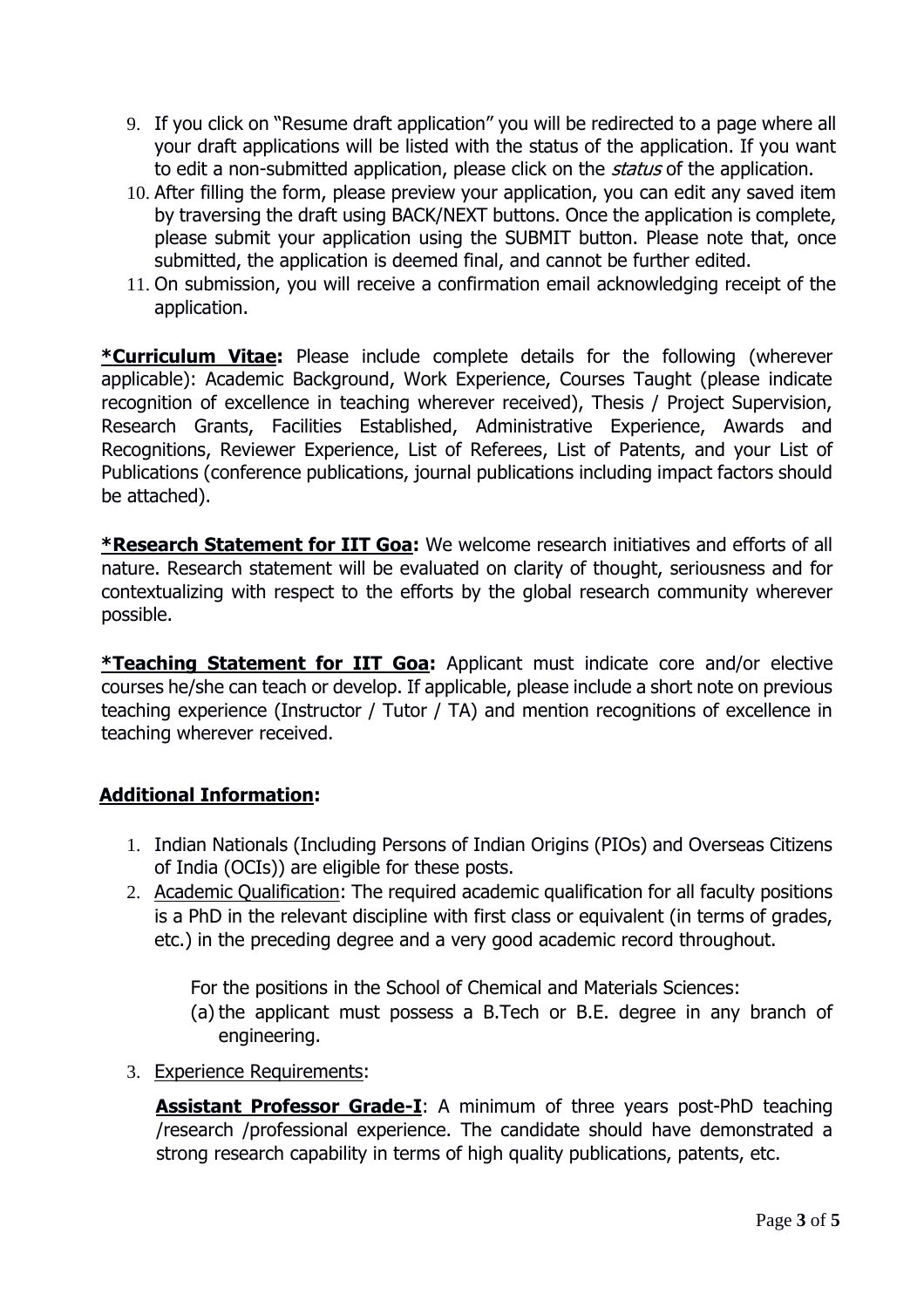**Assistant Professor Grade-II:** Candidates with Ph.D degrees who do not fulfil the minimum experience requirement for the post of Assistant Professor Grade I, or are judged to be not ready for such a post yet, based on research record and/or performance in the interview, may be appointed as Assistant Professor Grade II. Such offers may be elevated to Assistant Professor Grade I after a due process.

- 4. Probation: Period of probation in regular appointments at all posts will be normally one year. However, the Institute may extend it if found necessary.
- 5. Application fee: There is no application fee.

|  | 6. Salary and Benefits: |
|--|-------------------------|
|  |                         |

| <b>Position</b>                                                               | Pay level and pay matrix<br>(as per $7th$ CPC)            | <b>Basic Pay</b> |  |  |  |
|-------------------------------------------------------------------------------|-----------------------------------------------------------|------------------|--|--|--|
| Assistant Professor (Grade $- I$ )                                            | Pay Level $-12$ ; cell - 1<br>Pay matrix: 101500 - 167400 | Rs. 101500/-     |  |  |  |
| Assistant Professor (Grade $-$ II)                                            | Pay Level $-11$ ; cell $-11$                              | Rs. 92600/-      |  |  |  |
| (with 2 years of experience)                                                  | Pay matrix: 68900 - 117200                                |                  |  |  |  |
| Assistant Professor (Grade $-$ II)                                            | Rs. 89900/-                                               |                  |  |  |  |
| (with 1 year of experience)                                                   | Pay matrix: 68900 - 117200                                |                  |  |  |  |
| Assistant Professor (Grade $-$ II)                                            | Pay Level $-10$ ; cell $-14$                              | Rs. 84700/-      |  |  |  |
| (Fresh PhD)                                                                   | Pay matrix: 57700 - 98200                                 |                  |  |  |  |
| Additional increments may be considered to Assistant Professor (Grade-I) only |                                                           |                  |  |  |  |
| for additional years of post-PhD industrial/research/teaching experience, the |                                                           |                  |  |  |  |
| decision of which lies with the discretion of the Board of Governors on       |                                                           |                  |  |  |  |
| recommendation of the selection committee.                                    |                                                           |                  |  |  |  |

The pay also carries all other allowances as admissible to a Central Government employee stationed at Goa. This includes benefits such as contribution towards New Pension Scheme (NPS), House Rent Allowance (HRA), Transport Allowance (TA), Leave Transportation Concession (LTC), medical reimbursement, education allowance for children and reimbursement of telephone bills etc. In addition, the institute shall also provide:

- a) Reimbursement of relocation expenses of up to Rs. 1.25 Lakh for successful candidates applying from abroad and who need to relocate to join, and up to Rs. 75,000/- for successful candidates applying from within India will be provided. This shall cover travel expenses for the candidate and his/her spouse and the cost of transportation of household goods.
- b) A Cumulative Professional Development Allowance (CPDA) of Rs. 3 Lakhs for every block period of 3 years (under revision based on  $7<sup>th</sup>$ CPC), of which a minimum of Rs. 2 Lakhs will be earmarked for presenting papers at conferences and for professional visits, and a maximum of Rs. 1 Lakh will be made available for